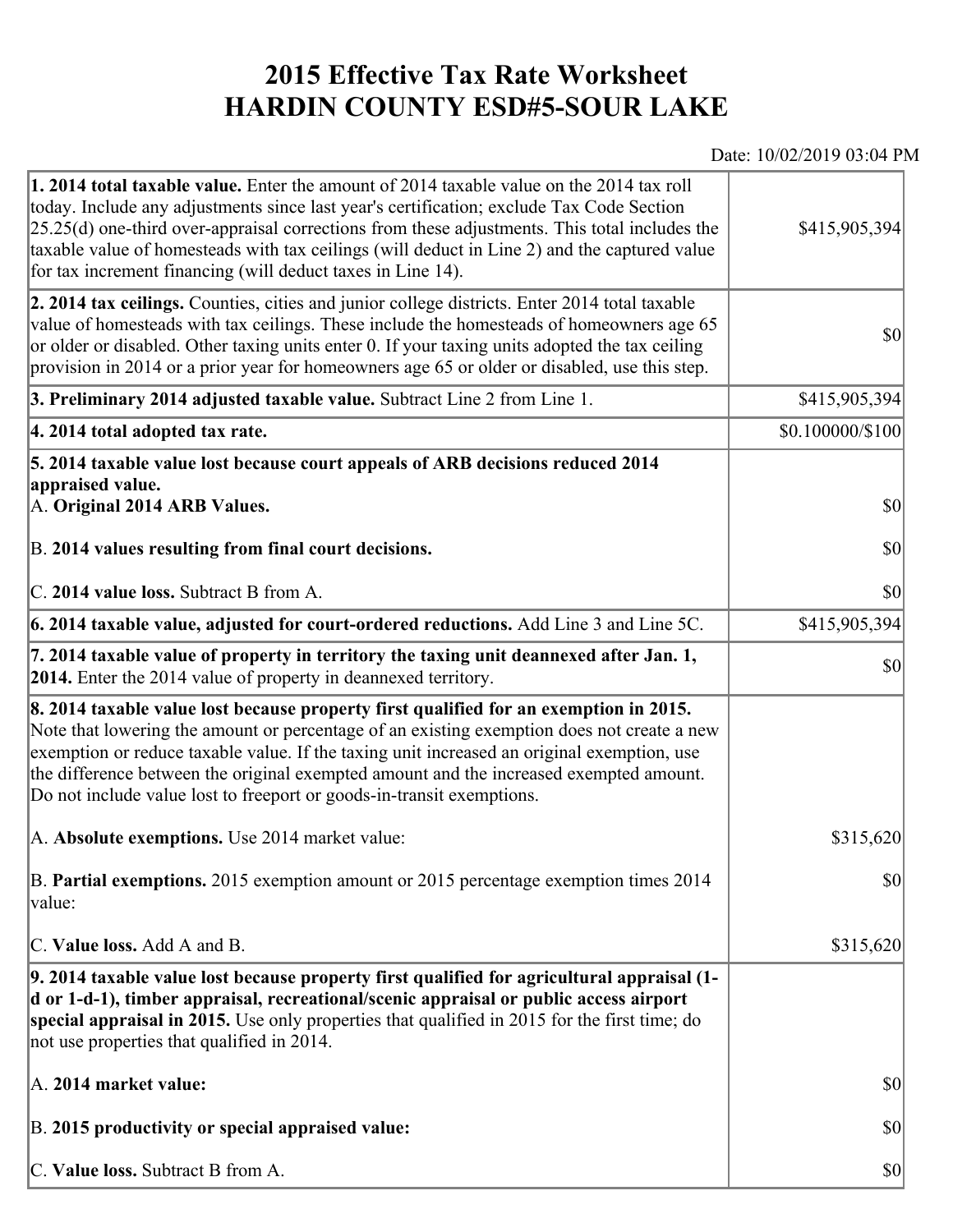| 10. Total adjustments for lost value. Add lines 7, 8C and 9C.                                                                                                                                                                                                                                                                                                                                                                                                                                                                                                                                                                                                                                              | \$315,620     |
|------------------------------------------------------------------------------------------------------------------------------------------------------------------------------------------------------------------------------------------------------------------------------------------------------------------------------------------------------------------------------------------------------------------------------------------------------------------------------------------------------------------------------------------------------------------------------------------------------------------------------------------------------------------------------------------------------------|---------------|
| 11. 2014 adjusted taxable value. Subtract Line 10 from Line 6.                                                                                                                                                                                                                                                                                                                                                                                                                                                                                                                                                                                                                                             | \$415,589,774 |
| 12. Adjusted 2014 taxes. Multiply Line 4 by line 11 and divide by \$100.                                                                                                                                                                                                                                                                                                                                                                                                                                                                                                                                                                                                                                   | \$415,589     |
| 13. Taxes refunded for years preceding tax year 2014. Enter the amount of taxes refunded<br>by the taxing unit for tax years preceding tax year 2014. Types of refunds include court<br>decisions, Tax Code Section 25.25(b) and (c) corrections and Tax Code Section 31.11<br>payment errors. Do not include refunds for tax year 2014. This line applies only to tax years<br>preceding tax year 2014.                                                                                                                                                                                                                                                                                                   | \$149         |
| 14. Taxes in tax increment financing (TIF) for tax year 2014. Enter the amount of taxes<br>paid into the tax increment fund for a reinvestment zone as agreed by the taxing unit. If the<br>taxing unit has no 2015 captured appraised value in Line 16D, enter 0.                                                                                                                                                                                                                                                                                                                                                                                                                                         | \$0           |
| 15. Adjusted 2014 taxes with refunds and TIF adjustment. Add Lines 12 and 13, subtract<br>Line 14.                                                                                                                                                                                                                                                                                                                                                                                                                                                                                                                                                                                                         | \$415,738     |
| 16. Total 2015 taxable value on the 2015 certified appraisal roll today. This value<br>includes only certified values and includes the total taxable value of homesteads with tax<br>ceilings (will deduct in Line 18). These homesteads include homeowners age 65 or older or<br>disabled.                                                                                                                                                                                                                                                                                                                                                                                                                |               |
| A. Certified values:                                                                                                                                                                                                                                                                                                                                                                                                                                                                                                                                                                                                                                                                                       | \$422,240,520 |
| B. Counties: Include railroad rolling stock values certified by the Comptroller's office:                                                                                                                                                                                                                                                                                                                                                                                                                                                                                                                                                                                                                  | \$0           |
| C. Pollution control exemption: Deduct the value of property exempted for the current tax<br>year for the first time as pollution control property:                                                                                                                                                                                                                                                                                                                                                                                                                                                                                                                                                        | \$0           |
| <b>D. Tax increment financing:</b> Deduct the 2015 captured appraised value of property taxable<br>by a taxing unit in a tax increment financing zone for which the 2015 taxes will be deposited<br>into the tax increment fund. Do not include any new property value that will be included in<br>Line 21 below.                                                                                                                                                                                                                                                                                                                                                                                          | \$0           |
| E. Total 2015 value. Add A and B, then subtract C and D.                                                                                                                                                                                                                                                                                                                                                                                                                                                                                                                                                                                                                                                   | \$422,240,520 |
| 17. Total value of properties under protest or not included on certified appraisal roll.                                                                                                                                                                                                                                                                                                                                                                                                                                                                                                                                                                                                                   |               |
| A. 2015 taxable value of properties under protest. The chief appraiser certifies a list of<br>properties still under ARB protest. The list shows the appraisal district's value and the<br>taxpayer's claimed value, if any, or an estimate of the value if the taxpayer wins. For each of<br>the properties under protest, use the lowest of these values. Enter the total value.                                                                                                                                                                                                                                                                                                                         | \$432,420     |
| B. 2015 value of properties not under protest or included on certified appraisal roll.<br>The chief appraiser gives taxing units a list of those taxable properties that the chief<br>appraiser knows about, but are not included in the appraisal roll certification. These<br>properties also are not on the list of properties that are still under protest. On this list of<br>properties, the chief appraiser includes the market value, appraised value and exemptions for<br>the preceding year and a reasonable estimate of the market value, appraised value and<br>exemptions for the current year. Use the lower market, appraised or taxable value (as<br>appropriate). Enter the total value. | \$0           |
| C. Total value under protest or not certified: Add A and B.                                                                                                                                                                                                                                                                                                                                                                                                                                                                                                                                                                                                                                                | \$432,420     |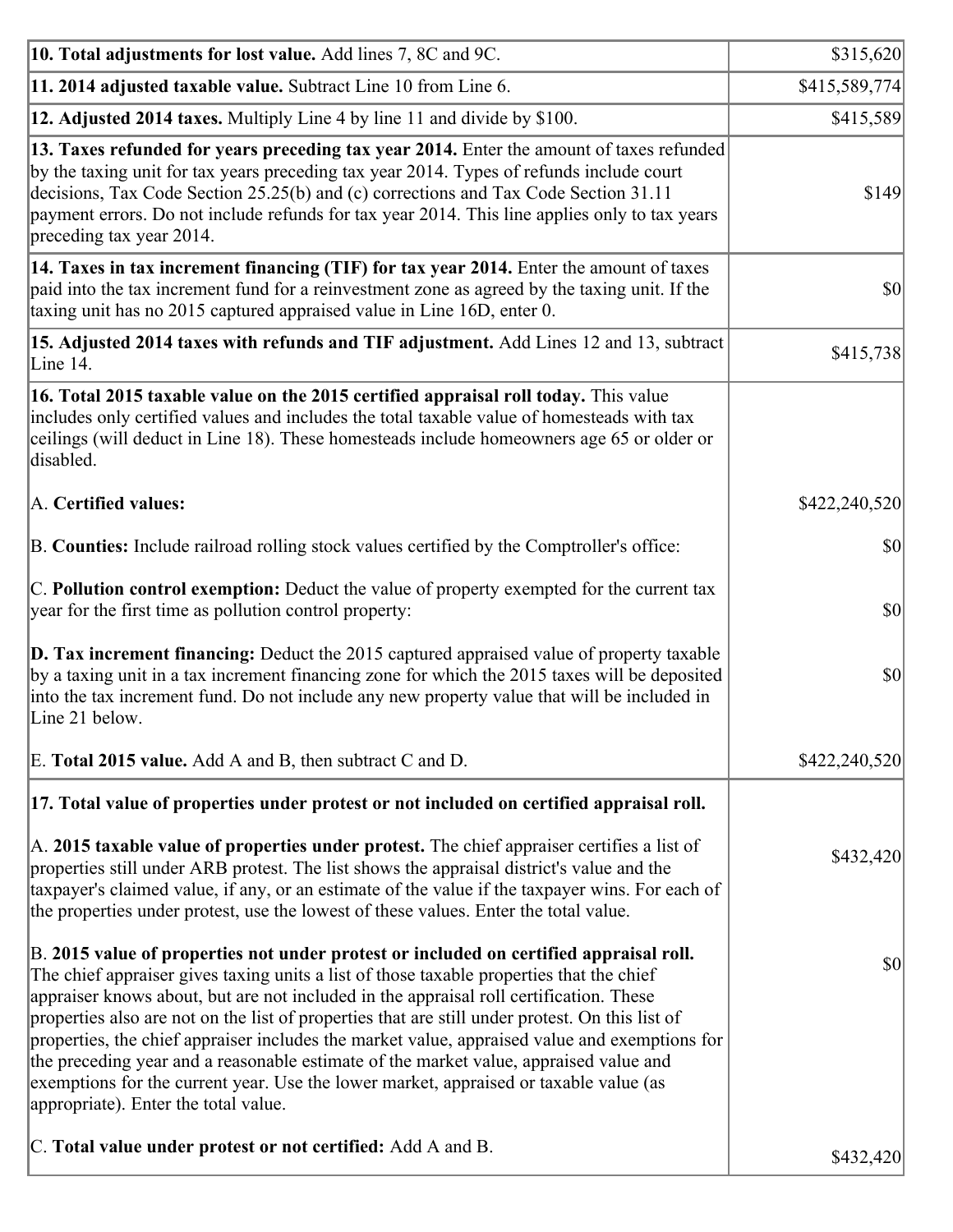| 18. 2015 tax ceilings. Counties, cities and junior colleges enter 2015 total taxable value of<br>homesteads with tax ceilings. These include the homesteads of homeowners age 65 or older<br>or disabled. Other taxing units enter 0. If your taxing units adopted the tax ceiling provision<br>$\ln 2014$ or a prior year for homeowners age 65 or older or disabled, use this step.                                                                                                                                                                                                                                         | <b>\$0</b>       |
|-------------------------------------------------------------------------------------------------------------------------------------------------------------------------------------------------------------------------------------------------------------------------------------------------------------------------------------------------------------------------------------------------------------------------------------------------------------------------------------------------------------------------------------------------------------------------------------------------------------------------------|------------------|
| 19. 2015 total taxable value. Add Lines 16E and 17C. Subtract Line 18.                                                                                                                                                                                                                                                                                                                                                                                                                                                                                                                                                        | \$422,672,940    |
| 20. Total 2015 taxable value of properties in territory annexed after Jan. 1, 2014.<br>Include both real and personal property. Enter the 2015 value of property in territory<br>annexed.                                                                                                                                                                                                                                                                                                                                                                                                                                     | <b>\$0</b>       |
| 21. Total 2015 taxable value of new improvements and new personal property located<br>in new improvements. New means the item was not on the appraisal roll in 2014. An<br>improvement is a building, structure, fixture or fence erected on or affixed to land. New<br>additions to existing improvements may be included if the appraised value can be<br>determined. New personal property in a new improvement must have been brought into the<br>taxing unit after Jan. 1, 2014, and be located in a new improvement. New improvements $do$<br>include property on which a tax abatement agreement has expired for 2015. | \$9,090,540      |
| 22. Total adjustments to the 2015 taxable value. Add Lines 20 and 21.                                                                                                                                                                                                                                                                                                                                                                                                                                                                                                                                                         | \$9,090,540      |
| <b>23. 2015 adjusted taxable value.</b> Subtract Line 22 from Line 19.                                                                                                                                                                                                                                                                                                                                                                                                                                                                                                                                                        | \$413,582,400    |
| 24. 2015 effective tax rate. Divide Line 15 by Line 23 and multiply by $$100$ .                                                                                                                                                                                                                                                                                                                                                                                                                                                                                                                                               | \$0.100521/\$100 |
| <b>25. COUNTIES ONLY.</b> Add together the effective tax rates for each type of tax the county<br>levies. The total is the 2015 county effective tax rate.                                                                                                                                                                                                                                                                                                                                                                                                                                                                    |                  |

A county, city or hospital district that adopted the additional sales tax in November 2014 or in May 2015 must adjust its effective tax rate. The Additional Sales Tax Rate Worksheet sets out this adjustment. Do not forget to complete the Additional Sales Tax Rate Worksheet if the taxing unit adopted the additional sales tax on these dates.

<sup>1</sup>Tex. Tax Code Section  $26.012(14)$ <sup>2</sup>Tex. Tax Code Section  $26.012(14)$  $3$ Tex. Tax Code Section 26.012(13)  ${}^{4}$ Tex. Tax Code Section 26.012(15) <sup>5</sup>Tex. Tax Code Section 26.012(15)  ${}^{6}$ Tex. Tax Code Section 26.012(15)  $7$ Tex. Tax Code Section 26.012(13)  ${}^{8}$ Tex. Tax Code Section 26.03(c)  $^{9}$ Tex. Tax Code Section 26.012(13)  $10$ Tex. Tax Code Section 26.012(15) <sup>11</sup>Tex. Tax Code Section  $26.03(c)$  ${}^{12}$ Tex. Tax Code Section 26.01(c) <sup>13</sup>Tex. Tax Code Section 26.04 and 26.041 <sup>14</sup>Tex. Tax Code Section 26.04 and 26.041 <sup>15</sup>Tex. Tax Code Section  $26.012(6)$  $16$ Tex. Tax Code Section 26.012(17) <sup>17</sup>Tex. Tax Code Section 26.012(17) <sup>18</sup>Tex. Tax Code Section  $26.04(c)$  $19$ Tex. Tax Code Section 26.04(d)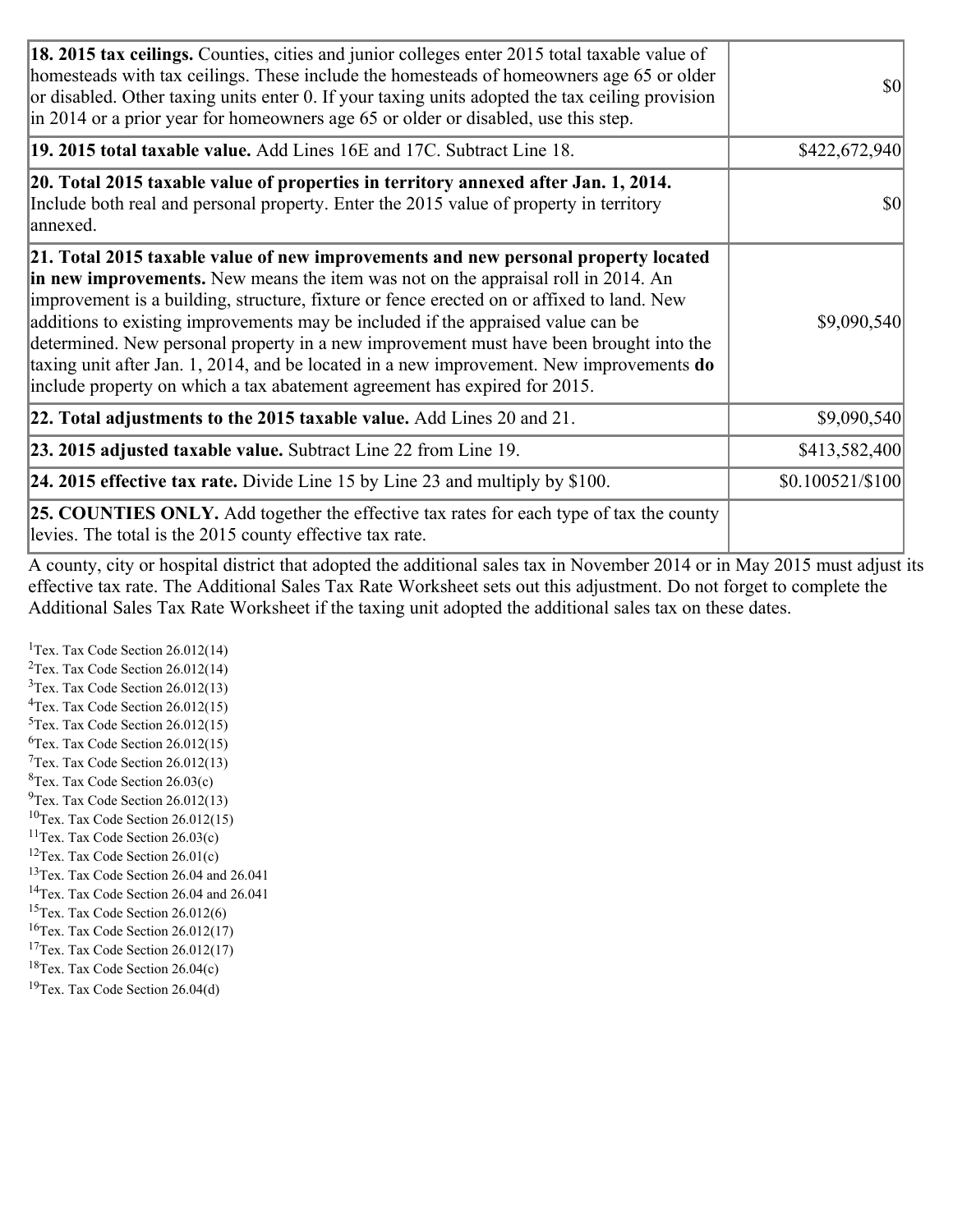## **2015 Rollback Tax Rate Worksheet HARDIN COUNTY ESD#5-SOUR LAKE**

Date: 10/02/2019

| 26. 2014 maintenance and operations (M&O) tax rate.                                                                                                                                                                                                                                                                                                                                                                                                                                                                                                                                                                                                                     | \$0.100000/\$100 |
|-------------------------------------------------------------------------------------------------------------------------------------------------------------------------------------------------------------------------------------------------------------------------------------------------------------------------------------------------------------------------------------------------------------------------------------------------------------------------------------------------------------------------------------------------------------------------------------------------------------------------------------------------------------------------|------------------|
| $27.2014$ adjusted taxable value. Enter the amount from Line 11.                                                                                                                                                                                                                                                                                                                                                                                                                                                                                                                                                                                                        | \$415,589,774    |
| 28. 2014 M&O taxes.                                                                                                                                                                                                                                                                                                                                                                                                                                                                                                                                                                                                                                                     |                  |
|                                                                                                                                                                                                                                                                                                                                                                                                                                                                                                                                                                                                                                                                         |                  |
| A. Multiply Line 26 by Line 27 and divide by \$100.                                                                                                                                                                                                                                                                                                                                                                                                                                                                                                                                                                                                                     | \$415,589        |
| B. Cities, counties and hospital districts with additional sales tax: Amount of additional<br>sales tax collected and spent on M&O expenses in 2014. Enter amount from full year's sales<br>tax revenue spent for M&O in 2014 fiscal year, if any. Other taxing units enter 0. Counties<br>exclude any amount that was spent for economic development grants from the amount of<br>sales tax spent.                                                                                                                                                                                                                                                                     | $ 10\rangle$     |
| C. Counties: Enter the amount for the state criminal justice mandate. If second or later year,<br>the amount is for increased cost above last year's amount. Other taxing units enter 0.                                                                                                                                                                                                                                                                                                                                                                                                                                                                                | $ 10\rangle$     |
| D. Transferring function: If discontinuing all of a department, function or activity and<br>transferring it to another taxing unit by written contract, enter the amount spent by the taxing<br>unit discontinuing the function in the 12 months preceding the month of this calculation. If<br>the taxing unit did not operate this function for this 12-month period, use the amount spent<br>in the last full fiscal year in which the taxing unit operated the function. The taxing unit<br>discontinuing the function will subtract this amount in H below. The taxing unit receiving<br>the function will add this amount in H below. Other taxing units enter 0. | $ 10\rangle$     |
| E. Taxes refunded for years preceding tax year 2014: Enter the amount of M&O taxes<br>refunded in the preceding year for taxes before that year. Types of refunds include court<br>decisions, Tax Code Section 25.25(b) and (c) corrections and Tax Code Section 31.11<br>payment errors. Do not include refunds for tax year 2014. This line applies only to tax years<br>preceding tax year 2014.                                                                                                                                                                                                                                                                     | $ 10\rangle$     |
| F. Enhanced indigent health care expenditures: Enter the increased amount for the<br>current year's enhanced indigent health care expenditures above the preceding tax year's<br>enhanced indigent health care expenditures, less any state assistance.                                                                                                                                                                                                                                                                                                                                                                                                                 | $ 10\rangle$     |
| G. Taxes in TIF: Enter the amount of taxes paid into the tax increment fund for a<br>reinvestment zone as agreed by the taxing unit. If the taxing unit has no 2015 captured<br>appraised value in Line 16D, enter 0.                                                                                                                                                                                                                                                                                                                                                                                                                                                   | $ 10\rangle$     |
| <b>H. Adjusted M&amp;O Taxes.</b> Add A, B, C, E and F. For unit with D, subtract if discontinuing<br>function and add if receiving function. Subtract G.                                                                                                                                                                                                                                                                                                                                                                                                                                                                                                               | \$415,589        |
| 29. 2015 adjusted taxable value. Enter Line 23 from the Effective Tax Rate Worksheet.                                                                                                                                                                                                                                                                                                                                                                                                                                                                                                                                                                                   | \$413,582,400    |
| 30. 2015 effective maintenance and operations rate. Divide Line 28H by Line 29 and<br>multiply by \$100.                                                                                                                                                                                                                                                                                                                                                                                                                                                                                                                                                                | \$0.100485/\$100 |
| 31. 2015 rollback maintenance and operation rate. Multiply Line 30 by 1.08.                                                                                                                                                                                                                                                                                                                                                                                                                                                                                                                                                                                             | \$0.108523/\$100 |